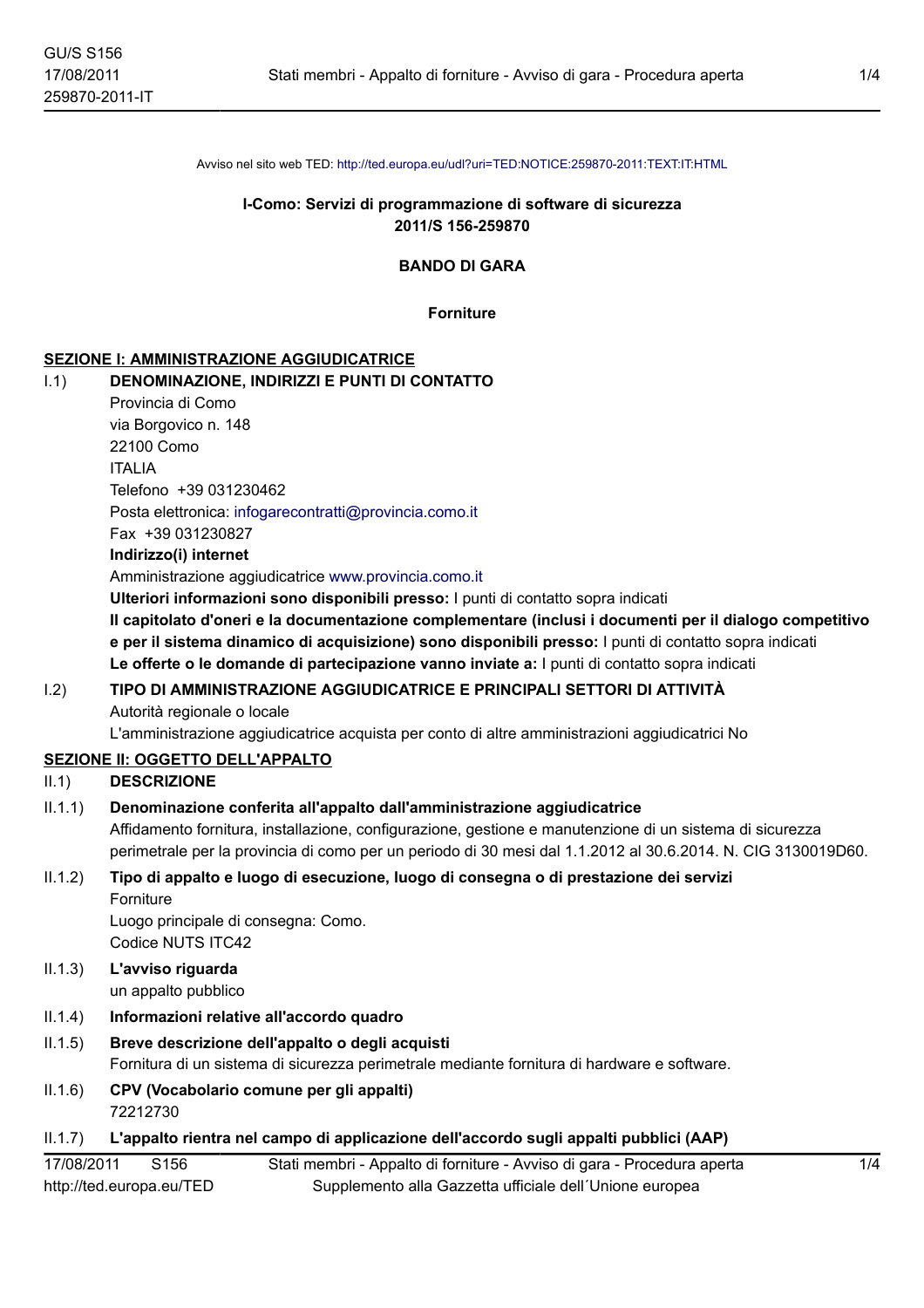$II.1.8$ Divisione in lotti

# Ammissibilità di varianti  $II.1.9)$  $No$

# QUANTITATIVO O ENTITÀ DELL'APPALTO  $II.2)$

- $II.2.1)$ Quantitativo o entità totale IVA esclusa 300 500,00 EUR
- $II.2.2)$ Opzioni **No**
- $II.3)$ DURATA DELL'APPALTO O TERMINE DI ESECUZIONE dal 1.1.2012, al 30.6.2014

# SEZIONE III: INFORMAZIONI DI CARATTERE GIURIDICO, ECONOMICO, FINANZIARIO E TECNICO **CONDIZIONI RELATIVE ALL'APPALTO**  $III.1)$

# $III.1.1)$ Cauzioni e garanzie richieste

Cauzione provvisoria per la partecipazione alla gara pari al 2 % dell'importo di gara e cauzione definitiva alla stipulazione del contratto. Vedasi per i dettagli disciplinare di gara sul sito www.provincia.como.it nella sezione bandi di gara.

 $III.1.2)$ Principali modalità di finanziamento e di pagamento e/o riferimenti alle disposizioni applicabili in materia

Il presente bando è finanziato mediante fondi provinciali. Modalità di pagamento: la fatturazione sarà trimestrale anticipata, pagamento a 30 (trenta) giorni e avrà inizio dopo il collaudo.

- $III.1.3)$ Forma giuridica che dovrà assumere il raggruppamento di operatori economici aggiudicatario dell'appalto
- $III.1.4)$ Altre condizioni particolari cui è soggetta la realizzazione dell'appalto **No**

# $III.2)$ **CONDIZIONI DI PARTECIPAZIONE**

# $III.2.1$ Situazione personale degli operatori, inclusi i reguisiti relativi all'iscrizione nell'albo professionale o nel registro commerciale

Informazioni e formalità necessarie per valutare la conformità ai requisiti: Possesso dei requisiti di cui all'art. 38 D.Lgs. 163/06. Iscrizione nel Registro delle imprese della CCIAA se l'impresa è italiana o straniera residente in Italia, ovvero nel corrispondente registro professionale dello stato di appartenenza per le imprese non residenti in Italia (in caso di ATI, il suddetto requisito dovrà essere posseduto da tutte le imprese costituenti l'ATI).

# $III.2.2)$ Capacità economica e finanziaria

Informazioni e formalità necessarie per valutare la conformità ai requisiti: 1. Dichiarazione concernente il fatturato globale dell'impresa riferita agli ultimi 3 esercizi (2008-2009-2010) pari ad almeno 600 000,00 EUR oltre IVA:

2. Dichiarazione concernente l'importo relativo a forniture analoghe alla gara negli ultimi 3 esercizi

(2008-2009-2010) per un importo pari a quello di gara, oltre IVA;

3. Dichiarazione di almeno 2 istituti bancari o intermediari autorizzati ai sensi del decreto legislativo 1.9.1993, n. 385.

# Capacità tecnica  $III.2.3)$

Informazioni e formalità necessarie per valutare la conformità ai requisiti: Per partecipare alla gara i gli operatori economici dovranno possedere i seguenti requisiti: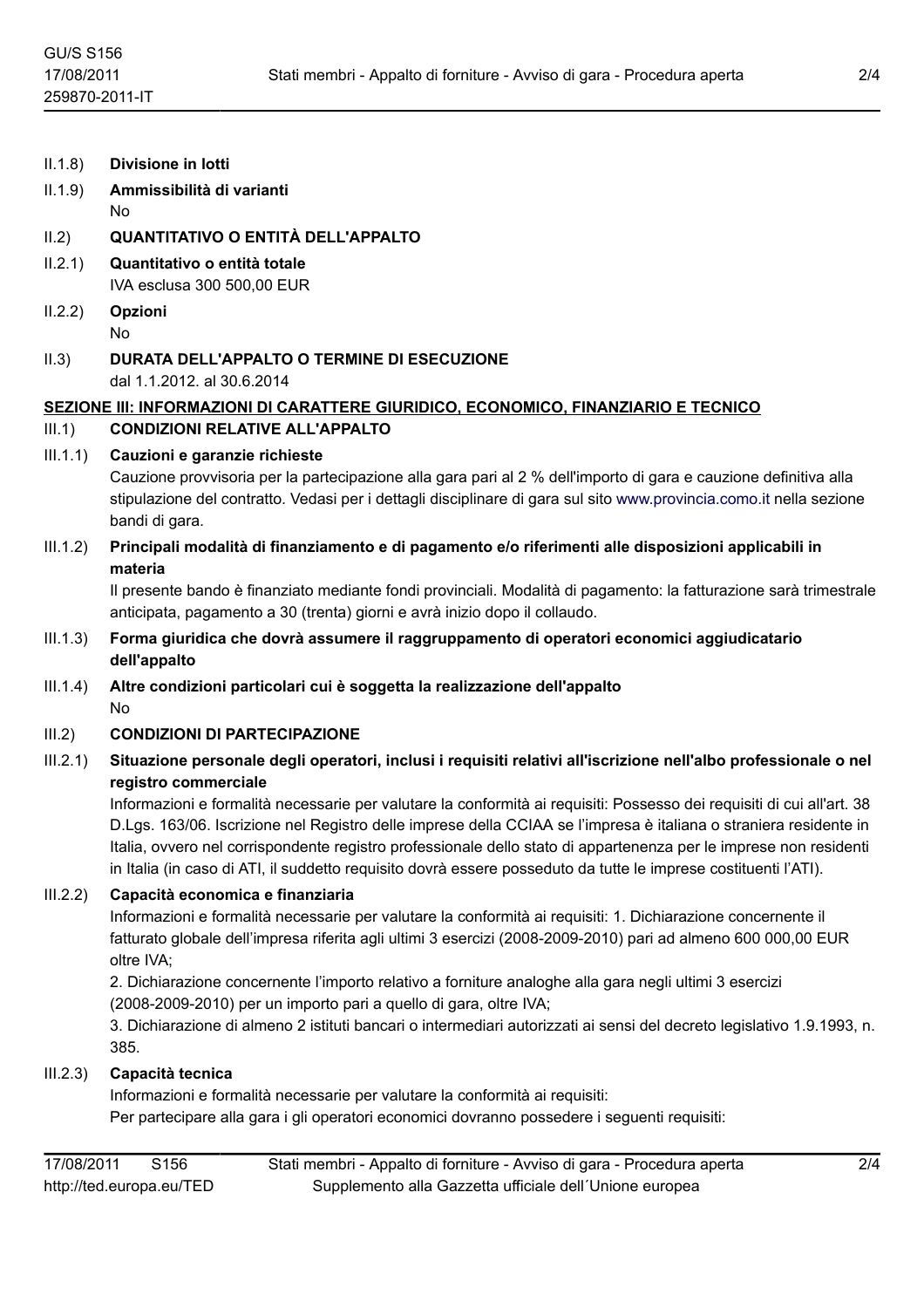1. avere almeno 4 tecnici dipendenti in possesso di certificazioni sulla tecnologia firewall e almeno 2 tecnici dipendenti certificati su ciascuna delle altre tecnologie previste dal progetto (antivirus/antispam, URL filtering); in caso le certificazioni fossero scadute da oltre 12 mesi, devono essere già in corso le procedure per il loro rinnovo:

2. disporre di personale tecnico dipendente certificato sulle tecnologie VMware, Microsoft e Citrix; 3. aver già installato e mantenuto, nel quinquennio antecedente la pubblicazione del bando, almeno 3 soluzioni

con caratteristiche similari a quelle del presente bando;

4. disporre di personale tecnico dipendente certificato sulle tecnologie utilizzate per l'erogazione dei servizi oggetto del bando che garantisca l'operatività 24 ore su 24 relativamente all'attività di monitoring remoto; il concorrente dovrà produrre adequata documentazione dalla quale risulti la regolarizzazione tra azienda e tecnici dell'attività sopra citata;

5. disporre di un'infrastruttura di connettività gestita direttamente e multicarrier, totalmente ridondata;

6. disporre di un'infrastruttura del Security Operation Center (SOC) attestata presso un data center di un primario operatore nazionale o internazionale;

7. disporre di un'infrastruttura di disaster recovery attestata presso un secondo data center;

8. che almeno uno dei due data center possa essere collegato alla rete MPLS in uso al committente (il collegamento alla rete MPLS utilizzata dal committente non è oggetto del presente bando).

# $III.2.4$ Appalti riservati

 $N<sub>0</sub>$ 

# $III.3)$ **CONDIZIONI RELATIVE ALL'APPALTO DI SERVIZI**

- $III.3.1)$ La prestazione del servizio è riservata ad una particolare professione?
- $III.3.2)$ Le persone giuridiche devono indicare il nome e le qualifiche professionali delle persone incaricate della prestazione del servizio

# **SEZIONE IV: PROCEDURA**

- $IV.1)$ **TIPO DI PROCEDURA**
- $IV.1.1)$ Tipo di procedura
	- Aperta
- $IV.1.2)$ Limiti al numero di operatori che saranno invitati a presentare un'offerta
- $IV.1.3)$ Riduzione del numero di operatori durante il negoziato o il dialogo

# $IV.2)$ **CRITERI DI AGGIUDICAZIONE**

# $IV.2.1)$ Criteri di aggiudicazione

Offerta economicamente più vantaggiosa in base ai criteri indicati nel capitolato d'oneri, nell'invito a presentare offerte o a negoziare oppure nelle specifiche

# Ricorso ad un'asta elettronica  $IV.2.2)$

 $No$ 

# **INFORMAZIONI DI CARATTERE AMMINISTRATIVO**  $IV.3)$

- Numero di riferimento attribuito al dossier dall'amministrazione aggiudicatrice  $IV.3.1)$
- $IV.3.2)$ Pubblicazioni precedenti relative allo stesso appalto **No**
- $IV.3.3)$ Condizioni per ottenere il capitolato d'oneri e la documentazione complementare Documenti a pagamento No
- $IV.3.4)$ Termine per il ricevimento delle offerte o delle domande di partecipazione